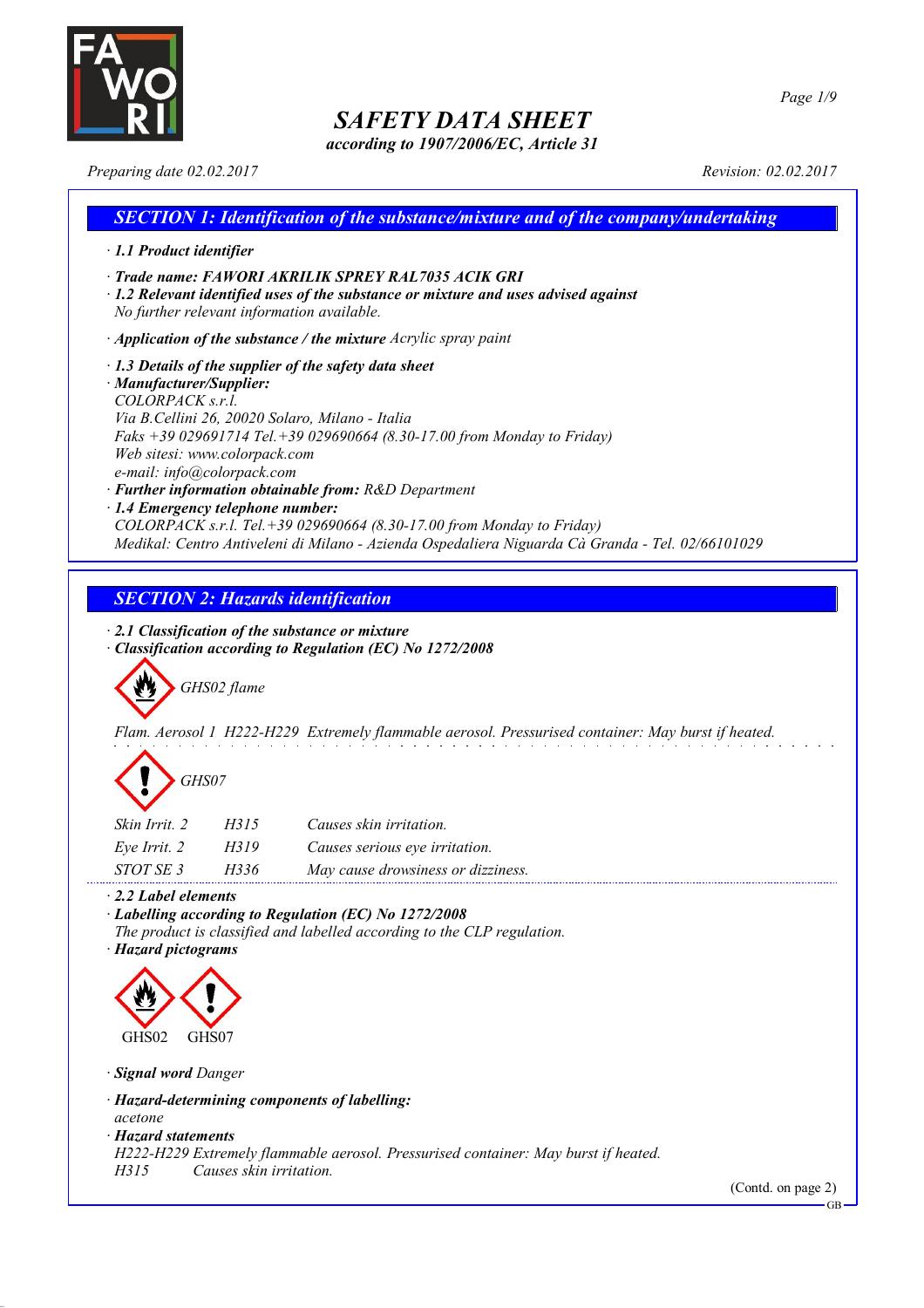*according to 1907/2006/EC, Article 31*

*Preparing date 02.02.2017 Revision: 02.02.2017*

### *Trade name: FAWORI AKRILIK SPREY RAL7035 ACIK GRI*

|                  | (Contd. of page $1$ )                                                                                 |
|------------------|-------------------------------------------------------------------------------------------------------|
| H319             | Causes serious eye irritation.                                                                        |
| H336             | May cause drowsiness or dizziness.                                                                    |
|                  | · Precautionary statements                                                                            |
| <i>P101</i>      | If medical advice is needed, have product container or label at hand.                                 |
| <i>P102</i>      | Keep out of reach of children.                                                                        |
| <i>P103</i>      | Read label before use.                                                                                |
| <i>P210</i>      | Keep away from heat/sparks/open flames/hot surfaces. - No smoking.                                    |
| P <sub>251</sub> | Pressurized container: Do not pierce or burn, even after use.                                         |
|                  | P305+P351+P338 IF IN EYES: Rinse cautiously with water for several minutes. Remove contact lenses, if |
|                  | present and easy to do. Continue rinsing.                                                             |
| P <sub>405</sub> | Store locked up.                                                                                      |
| $P410 + P412$    | Protect from sunlight. Do not expose to temperatures exceeding 50 $\degree$ C/122 $\degree$ F.        |
| <i>P501</i>      | Dispose of contents/container in accordance with local/regional/national/international                |
|                  | regulations.                                                                                          |
|                  | $\cdot$ Additional information:                                                                       |
|                  |                                                                                                       |

Pressurized container: protect from sunlight and do not expose to temperatures exceeding 50°C. Do not pierce or *burn, even after use.*

- Do not spray on a naked flame or any incandescent material. Keep away from sources of ignition No smoking. *· 2.3 Other hazards*
- *· Results of PBT and vPvB assessment*
- *· PBT: Not applicable.*
- *· vPvB: Not applicable.*

### *SECTION 3: Composition/information on ingredients*

- *· 3.2 Chemical characterisation: Mixtures*
- *· Description:*

|                   | cosolvent                                                                                                                                                                                                 | $\leq 2.5\%$ |
|-------------------|-----------------------------------------------------------------------------------------------------------------------------------------------------------------------------------------------------------|--------------|
|                   | $\langle \cdot \rangle$ Acute Tox. 4, H302; Acute Tox. 4, H312; Acute Tox. 4, H332; Skin Irrit. 2,<br>H315; Eye Irrit. 2, H319                                                                            |              |
| $CAS: 67-64-1$    | acetone                                                                                                                                                                                                   | $25 - 50\%$  |
| EINECS: 200-662-2 | $\langle \rangle$ Flam. Liq. 2, H225; $\langle \rangle$ Eye Irrit. 2, H319; STOT SE 3, H336                                                                                                               |              |
| $CAS: 68476-40-4$ | Hydrocarbons, C3-4                                                                                                                                                                                        | 25-50%       |
|                   | EINECS: 270-681-9 & Flam. Gas 1, H220; Press. Gas C, H280                                                                                                                                                 |              |
| $CAS: 1330-20-7$  | <i>Xylol, Isomerengemisch (wenn Flammpunkt</i> <21 $^{\circ}$ C)                                                                                                                                          | $10 - 25\%$  |
|                   | Elam. Liq. 2, H225; $\Diamond$ Acute Tox. 4, H312; Acute Tox. 4, H332; Skin Irrit.<br>2. H315                                                                                                             |              |
| $CAS: 123-86-4$   | n-butyl acetate                                                                                                                                                                                           | $2.5 - 10\%$ |
|                   | EINECS: 204-658-1 & Flam. Liq. 3, H226; STOT SE 3, H336                                                                                                                                                   |              |
| $CAS: 110-82-7$   | cyclohexane                                                                                                                                                                                               | $\leq 2.5\%$ |
|                   | EINECS: 203-806-2 $\otimes$ Flam. Liq. 2, H225; $\otimes$ Asp. Tox. 1, H304; $\otimes$ Aquatic Acute 1, H400;<br>$\bigwedge^2$ quatic Chronic 1, H410; $\bigwedge^5$ Skin Irrit. 2, H315; STOT SE 3, H336 |              |

(Contd. on page 3)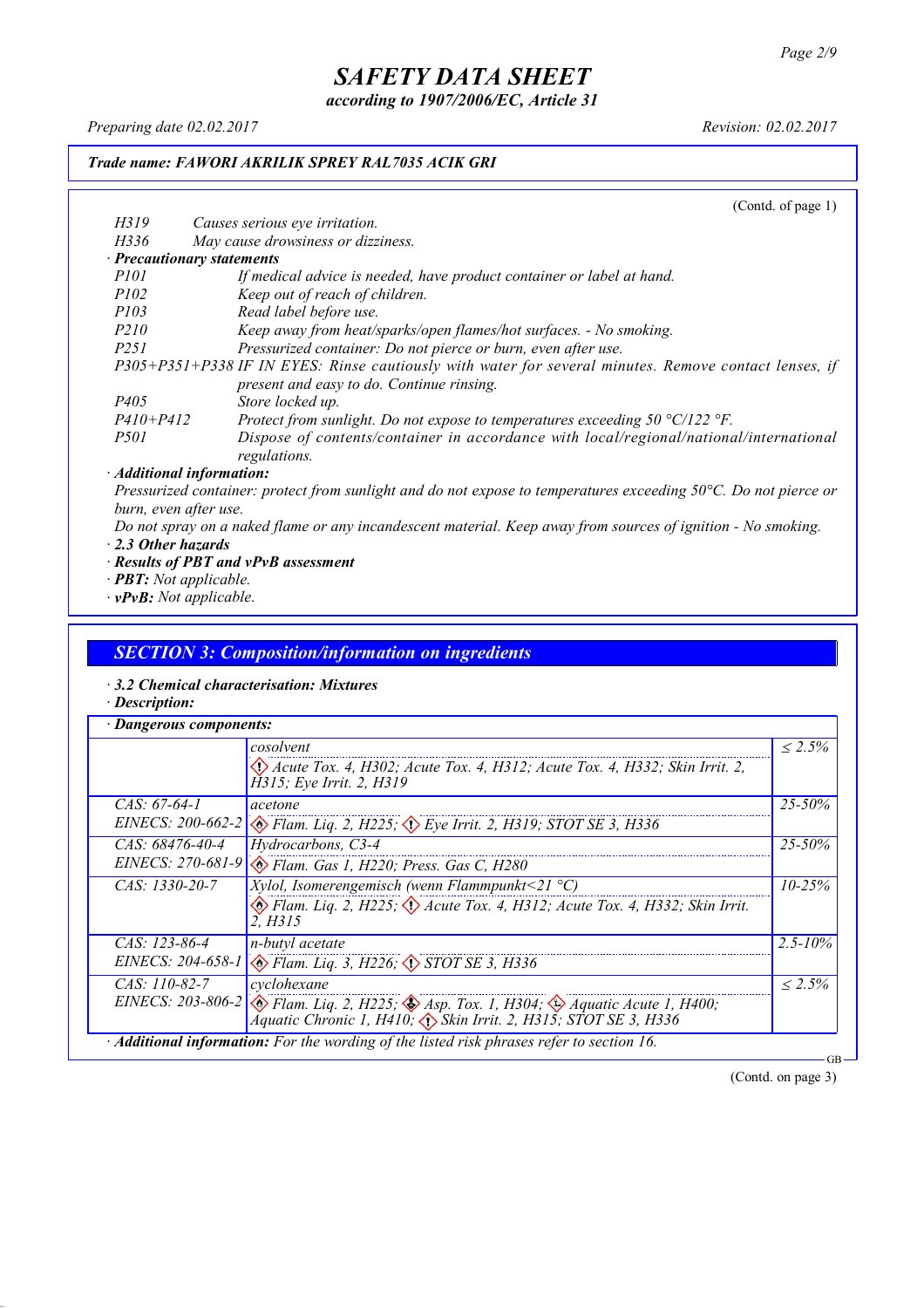*according to 1907/2006/EC, Article 31*

*Preparing date 02.02.2017 Revision: 02.02.2017*

### *Trade name: FAWORI AKRILIK SPREY RAL7035 ACIK GRI*

(Contd. of page 2)

### *SECTION 4: First aid measures*

*· 4.1 Description of first aid measures*

*· General information:*

Symptoms of poisoning may even occur after several hours; therefore medical observation for at least 48 hours *after the accident.*

*· After inhalation:*

*Supply fresh air. If required, provide artificial respiration. Keep patient warm. Consult doctor if symptoms persist.*

*In case of unconsciousness place patient stably in side position for transportation.*

- *· After skin contact: Immediately rinse with water.*
- *· After eye contact:*

*Rinse opened eye for several minutes under running water. If symptoms persist, consult a doctor.*

*· After swallowing: If symptoms persist consult doctor.*

*· 4.2 Most important symptoms and effects, both acute and delayed No further relevant information available.*

*· 4.3 Indication of any immediate medical attention and special treatment needed*

*No further relevant information available.*

### *SECTION 5: Firefighting measures*

- *· 5.1 Extinguishing media*
- *· Suitable extinguishing agents: CO2, sand, extinguishing powder. Do not use water.*
- *· For safety reasons unsuitable extinguishing agents: Water with full jet*
- *· 5.2 Special hazards arising from the substance or mixture No further relevant information available.*
- *· 5.3 Advice for firefighters*
- *· Protective equipment: Mouth respiratory protective device.*

### *SECTION 6: Accidental release measures*

*· 6.1 Personal precautions, protective equipment and emergency procedures Wear protective equipment. Keep unprotected persons away.*

*· 6.2 Environmental precautions: Do not allow to enter sewers/ surface or ground water.*

*· 6.3 Methods and material for containment and cleaning up:*

*Dispose contaminated material as waste according to item 13. Ensure adequate ventilation.*

*Do not flush with water or aqueous cleansing agents*

- *· 6.4 Reference to other sections*
- *See Section 7 for information on safe handling.*

*See Section 8 for information on personal protection equipment.*

*See Section 13 for disposal information.*

### *SECTION 7: Handling and storage*

*· 7.1 Precautions for safe handling*

*Ensure good ventilation/exhaustion at the workplace.*

*Open and handle receptacle with care.*

*· Information about fire - and explosion protection: Keep ignition sources away - Do not smoke.*

*Protect against electrostatic charges.*

(Contd. on page 4)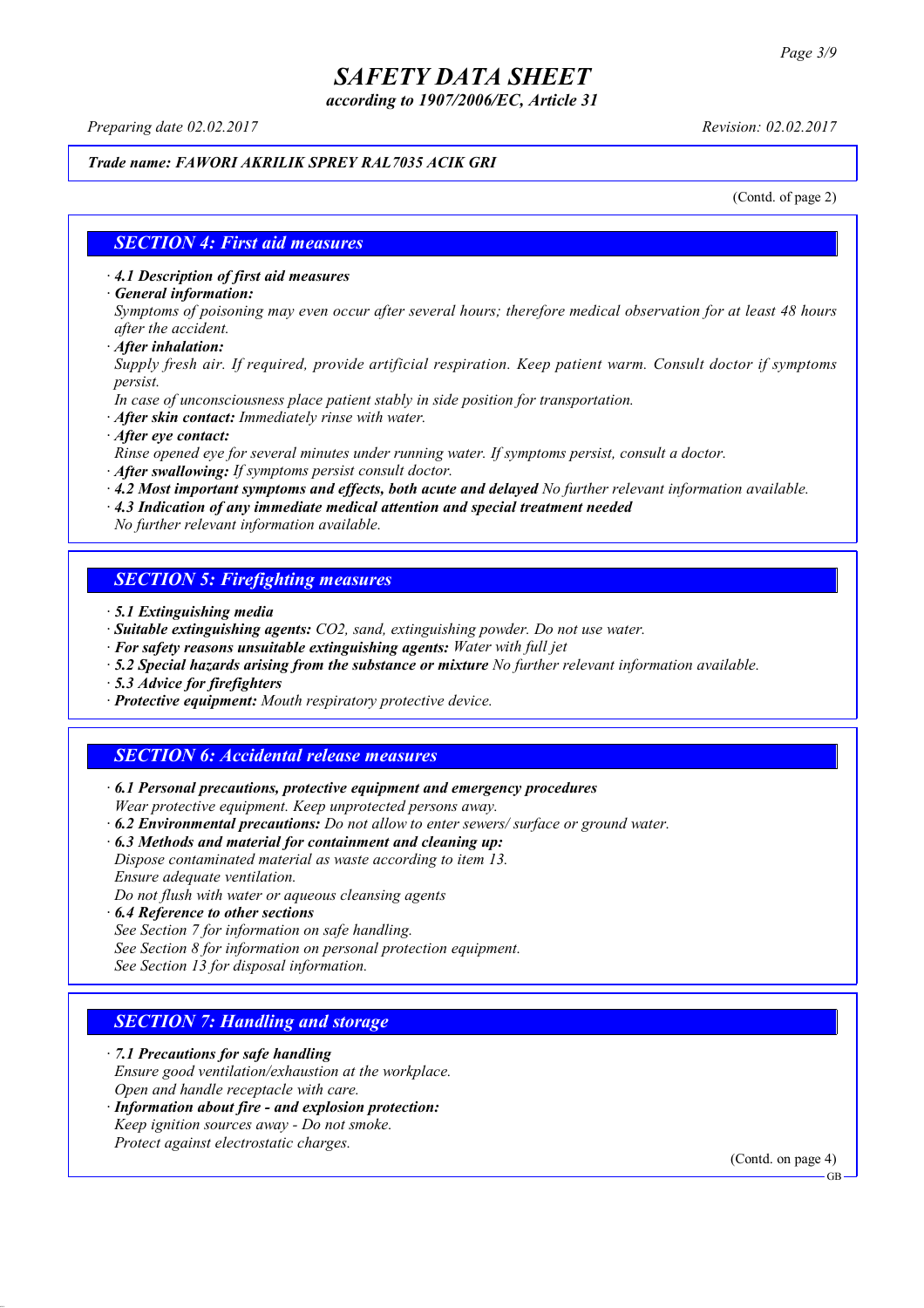*according to 1907/2006/EC, Article 31*

*Preparing date 02.02.2017 Revision: 02.02.2017*

### *Trade name: FAWORI AKRILIK SPREY RAL7035 ACIK GRI*

(Contd. of page 3) *Pressurised container: protect from sunlight and do not expose to temperatures exceeding 50 °C, i.e. electric lights. Do not pierce or burn, even after use. Do not spray onto a naked flame or any incandescent material.*

- *· 7.2 Conditions for safe storage, including any incompatibilities · Storage:*
- *· Requirements to be met by storerooms and receptacles: Store in a cool location. Observe official regulations on storing packagings with pressurised containers.*
- *· Information about storage in one common storage facility: Not required. · Further information about storage conditions: Keep container tightly sealed. Do not seal receptacle gas tight. Store in cool, dry conditions in well sealed receptacles. Protect from heat and direct sunlight.*

*· 7.3 Specific end use(s) No further relevant information available.*

### *SECTION 8: Exposure controls/personal protection*

- *· Additional information about design of technical facilities: No further data; see item 7.*
- *· 8.1 Control parameters · Ingredients with limit values that require monitoring at the workplace: 67-64-1 acetone WEL Short-term value: 3620 mg/m³, 1500 ppm Long-term value: 1210 mg/m³, 500 ppm 1330-20-7 Xylol, Isomerengemisch (wenn Flammpunkt<21 °C) WEL Short-term value: 441 mg/m³, 100 ppm Long-term value: 220 mg/m³, 50 ppm Sk, BMGV 123-86-4 n-butyl acetate WEL Short-term value: 966 mg/m³, 200 ppm Long-term value: 724 mg/m³, 150 ppm 111-76-2 2-Butoxyethanol WEL Short-term value: 246 mg/m³, 50 ppm Long-term value: 123 mg/m³, 25 ppm Sk, BMGV · Ingredients with biological limit values: 1330-20-7 Xylol, Isomerengemisch (wenn Flammpunkt<21 °C) BMGV 650 mmol/mol creatinine Medium: urine Sampling time: post shift Parameter: methyl hippuric acid 111-76-2 2-Butoxyethanol BMGV 240 mmol/mol creatinine Medium: urine Sampling time: post shift Parameter: butoxyacetic acid · Additional information: The lists valid during the making were used as basis.*

(Contd. on page 5)

GB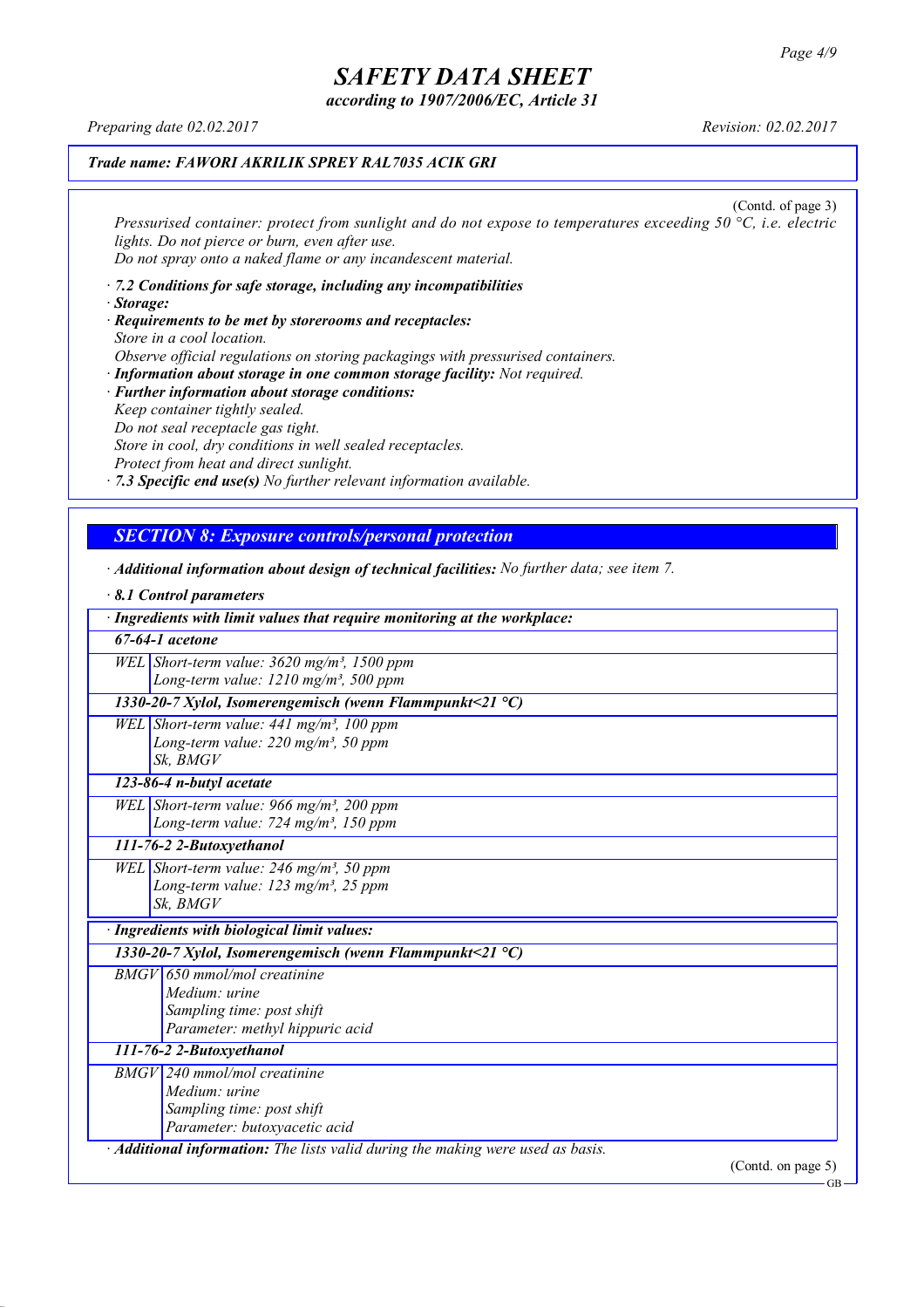*according to 1907/2006/EC, Article 31*

*Preparing date 02.02.2017 Revision: 02.02.2017*

#### *Trade name: FAWORI AKRILIK SPREY RAL7035 ACIK GRI*

(Contd. of page 4)

#### *· 8.2 Exposure controls*

- *· Personal protective equipment:*
- *· General protective and hygienic measures:*

*Keep away from foodstuffs, beverages and feed. Immediately remove all soiled and contaminated clothing Wash hands before breaks and at the end of work. Avoid contact with the eyes.*

*Avoid contact with the eyes and skin.*

#### *· Respiratory protection:*

In case of brief exposure or low pollution use respiratory filter device. In case of intensive or longer exposure use *self-contained respiratory protective device.*

*· Protection of hands:*



*Protective gloves*

*The glove material has to be impermeable and resistant to the product/ the substance/ the preparation.* Due to missing tests no recommendation to the glove material can be given for the product/ the preparation/ the *chemical mixture.*

Selection of the glove material on consideration of the penetration times, rates of diffusion and the degradation *· Material of gloves*

The selection of the suitable gloves does not only depend on the material, but also on further marks of quality and *varies from manufacturer to manufacturer. As the product is a preparation of several substances, the resistance* of the glove material can not be calculated in advance and has therefore to be checked prior to the application.

*· Penetration time of glove material*

The exact break trough time has to be found out by the manufacturer of the protective gloves and has to be *observed.*

*· Eye protection:*



*Tightly sealed goggles*

| $\cdot$ 9.1 Information on basic physical and chemical properties<br><b>General Information</b> |                                    |  |
|-------------------------------------------------------------------------------------------------|------------------------------------|--|
| $\cdot$ Appearance:                                                                             |                                    |  |
| Form:                                                                                           | Aerosol                            |  |
| Colour:                                                                                         | According to product specification |  |
| $\cdot$ Odour:                                                                                  | Characteristic                     |  |
| · Change in condition                                                                           |                                    |  |
| <b>Boiling point/Boiling range:</b>                                                             | Not applicable, as aerosol.        |  |
| · Flash point:                                                                                  | $\leq$ 0 °C                        |  |
| · Ignition temperature:                                                                         | $>$ 400 °C                         |  |
| · Danger of explosion:                                                                          | Not determined.                    |  |
| · Explosion limits:                                                                             |                                    |  |
| Lower:                                                                                          | $1.8$ Vol $\%$                     |  |

GB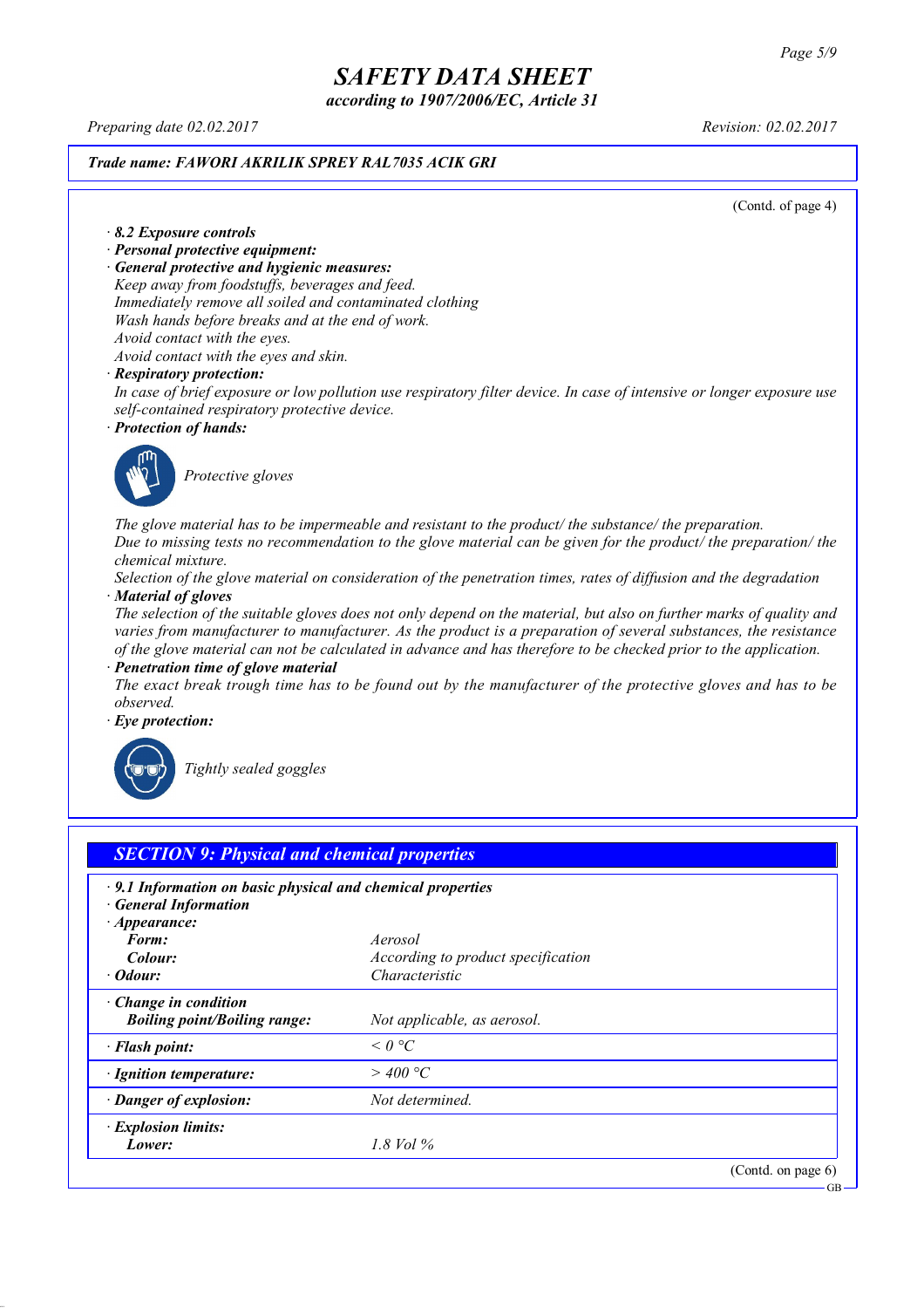*according to 1907/2006/EC, Article 31*

*Preparing date 02.02.2017 Revision: 02.02.2017*

#### *Trade name: FAWORI AKRILIK SPREY RAL7035 ACIK GRI*

|                                                                   |                                                             | (Contd. of page 5) |
|-------------------------------------------------------------------|-------------------------------------------------------------|--------------------|
| <b>Upper:</b>                                                     | 9.5 Vol $\%$                                                |                    |
| $\cdot$ Vapour pressure at 20 °C:                                 | $4.5\,bar$                                                  |                    |
| $\cdot$ Density at 20 °C:<br>$\cdot$ Vapour density at 20 °C      | $0.95$ g/cm <sup>3</sup><br>$>l$ g/cm <sup>3</sup> (hava=1) |                    |
| $\cdot$ Solubility in / Miscibility with<br>water:                | Partly miscible.                                            |                    |
| · Partition coefficient (n-octanol/water): Not determined.        |                                                             |                    |
| $\cdot$ <i>Viscosity:</i><br>Kinematic:                           | Not determined.                                             |                    |
| · Solvent content:<br>$VOC$ (EC)<br>$\cdot$ 9.2 Other information | $600$ g/l<br>No further relevant information available.     |                    |

### *SECTION 10: Stability and reactivity*

*· 10.1 Reactivity*

- *· 10.2 Chemical stability*
- *· Thermal decomposition / conditions to be avoided: No decomposition if used according to specifications.*
- *· 10.3 Possibility of hazardous reactions No dangerous reactions known.*
- *· 10.4 Conditions to avoid No further relevant information available.*
- *· 10.5 Incompatible materials: No further relevant information available.*
- *· 10.6 Hazardous decomposition products: No dangerous decomposition products known.*

### *SECTION 11: Toxicological information*

*· 11.1 Information on toxicological effects*

*· Acute toxicity:*

*· LD/LC50 values relevant for classification:*

*110-82-7 cyclohexane*

*Oral LD50 12705 mg/kg (rat)*

- *· Primary irritant effect:*
- *· on the skin: No irritant effect.*
- *· on the eye: Irritating effect.*
- *· Sensitisation: No sensitising effects known.*
- *· Additional toxicological information:*

*The product shows the following dangers according to the calculation method of the General EU Classification Guidelines for Preparations as issued in the latest version:*

*Harmful*

*Irritant*

### *SECTION 12: Ecological information*

*· 12.1 Toxicity*

- *· Aquatic toxicity: No further relevant information available.*
- *· 12.2 Persistence and degradability No further relevant information available.*
- *· 12.3 Bioaccumulative potential No further relevant information available.*

(Contd. on page 7)

**GB**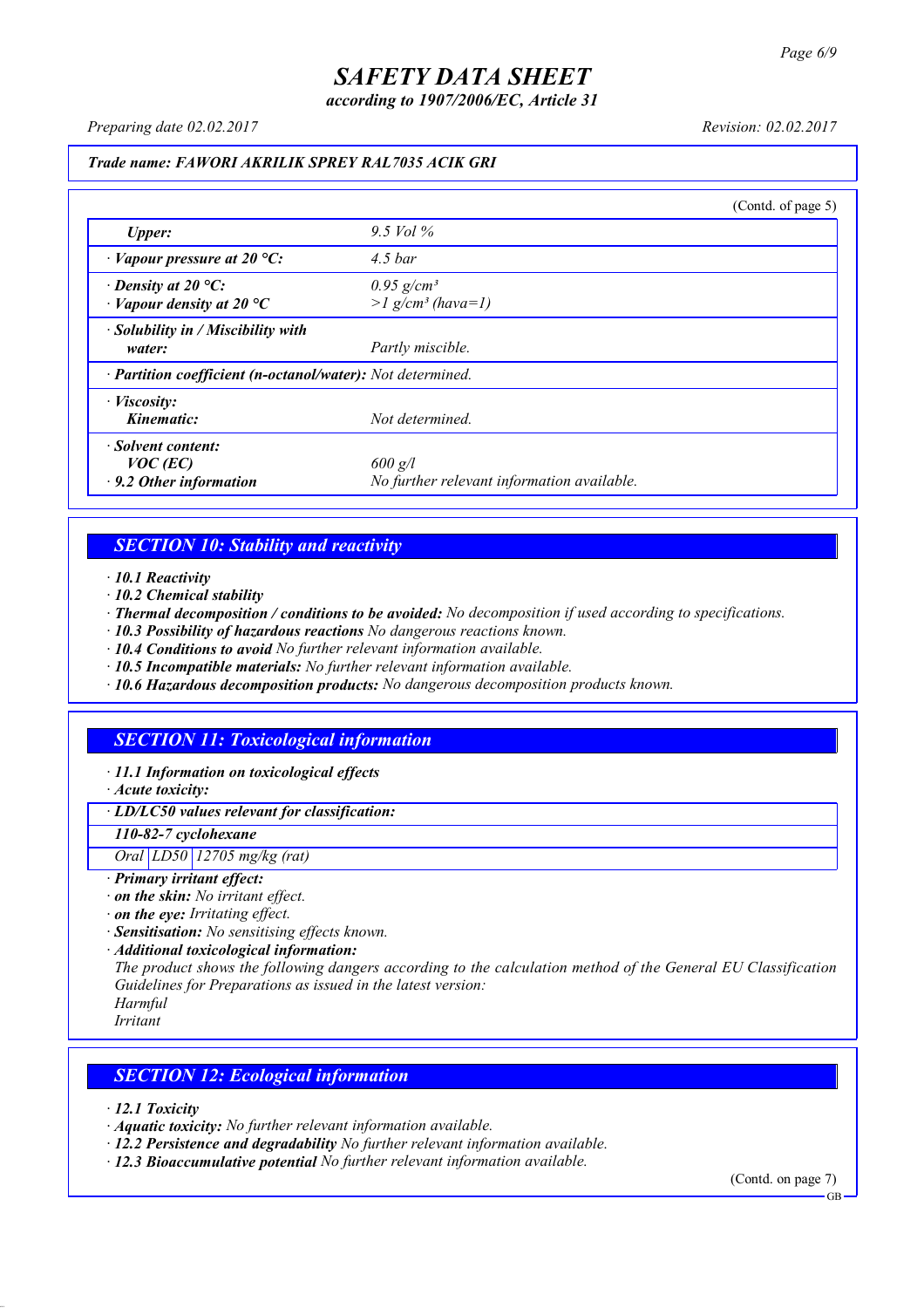*according to 1907/2006/EC, Article 31*

*Preparing date 02.02.2017 Revision: 02.02.2017*

### *Trade name: FAWORI AKRILIK SPREY RAL7035 ACIK GRI*

(Contd. of page 6)

*· 12.4 Mobility in soil No further relevant information available.*

*· Additional ecological information:*

*· General notes:*

*Water hazard class 1 (German Regulation) (Self-assessment): slightly hazardous for water*

Do not allow undiluted product or large quantities of it to reach ground water, water course or sewage system.

### *· 12.5 Results of PBT and vPvB assessment*

*· PBT: Not applicable.*

*· vPvB: Not applicable.*

*· 12.6 Other adverse effects No further relevant information available.*

#### *SECTION 13: Disposal considerations*

*· 13.1 Waste treatment methods*

*· Recommendation*

*Must not be disposed together with household garbage. Do not allow product to reach sewage system.*

*· Uncleaned packaging:*

*· Recommendation: Disposal must be made according to official regulations.*

| <b>SECTION 14: Transport information</b> |                             |                    |
|------------------------------------------|-----------------------------|--------------------|
| $\cdot$ 14.1 UN-Number                   |                             |                    |
| ADR, IMDG, IATA                          | UN1950                      |                    |
| $\cdot$ 14.2 UN proper shipping name     |                             |                    |
| $·$ <i>ADR</i>                           | 1950 AEROSOLS               |                    |
| $\cdot$ IMDG                             | <b>AEROSOLS</b>             |                    |
| $\cdot$ IATA                             | AEROSOLS, flammable         |                    |
| · 14.3 Transport hazard class(es)        |                             |                    |
| $·$ <i>ADR</i>                           |                             |                    |
|                                          |                             |                    |
| · Class                                  | 5F Gases.<br>$\overline{2}$ |                    |
| $-Label$                                 | 21                          |                    |
| $\cdot$ IMDG, IATA                       |                             |                    |
|                                          |                             |                    |
| · Class                                  | 2.1                         |                    |
| $\cdot$ Label                            | 2.1                         |                    |
| · 14.4 Packing group                     |                             |                    |
| ADR, IMDG, IATA                          | Void                        |                    |
| · 14.5 Environmental hazards:            |                             |                    |
| $\cdot$ Marine pollutant:                | N <sub>o</sub>              |                    |
| · 14.6 Special precautions for user      | Warning: Gases.             |                    |
|                                          |                             | (Contd. on page 8) |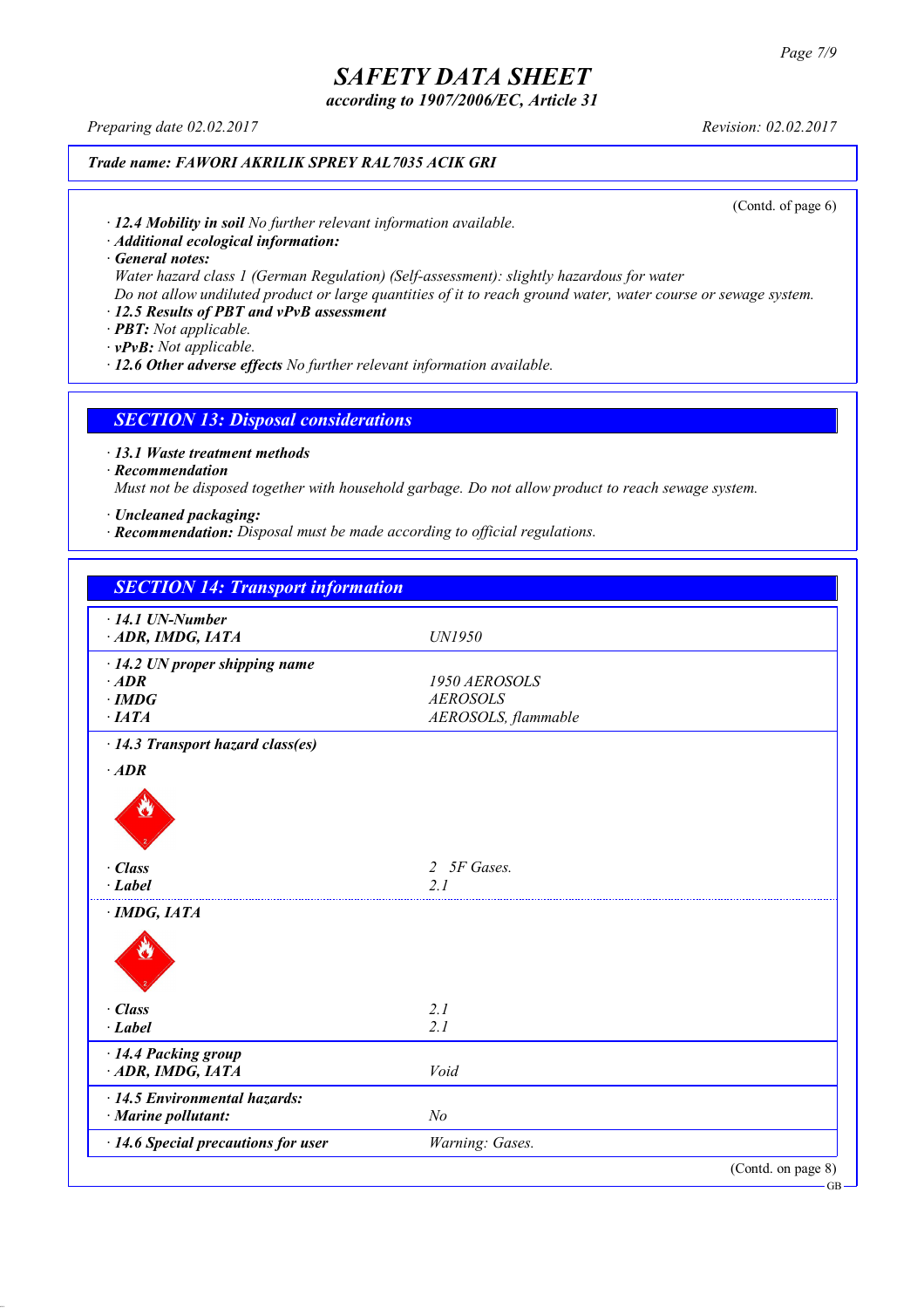*according to 1907/2006/EC, Article 31*

*Preparing date 02.02.2017 Revision: 02.02.2017*

#### *Trade name: FAWORI AKRILIK SPREY RAL7035 ACIK GRI*

(Contd. of page 7) *· Danger code (Kemler): - · EMS Number: F-D,S-U · 14.7 Transport in bulk according to Annex II of MARPOL73/78 and the IBC Code Not applicable. · Transport/Additional information: · ADR · Limited quantities (LQ) 1L · Excepted quantities (EQ) Code: E0 Not permitted as Excepted Quantity · Transport category 2 · Tunnel restriction code D · IMDG · Limited quantities (LQ) 1L · Excepted quantities (EQ) Code: E0 Not permitted as Excepted Quantity · UN "Model Regulation": UN1950, AEROSOLS, 2.1*

### *SECTION 15: Regulatory information*

*· 15.1 Safety, health and environmental regulations/legislation specific for the substance or mixture*

*· National regulations:*

*Class Share in %*

*NK 55.5*

*· 15.2 Chemical safety assessment: A Chemical Safety Assessment has not been carried out.*

### *SECTION 16: Other information*

This information is based on our present knowledge. However, this shall not constitute a guarantee for any *specific product features and shall not establish a legally valid contractual relationship.*

#### *· Relevant phrases*

*H220 Extremely flammable gas. H225 Highly flammable liquid and vapour. H226 Flammable liquid and vapour. H280 Contains gas under pressure; may explode if heated. H302 Harmful if swallowed. H304 May be fatal if swallowed and enters airways. H312 Harmful in contact with skin. H315 Causes skin irritation. H319 Causes serious eye irritation. H332 Harmful if inhaled. H336 May cause drowsiness or dizziness. H400 Very toxic to aquatic life. H410 Very toxic to aquatic life with long lasting effects. · Contact: Murat Küçükkul / TSE - Safety Data Sheet preparer certified.*

*The certificate ID and date of the document: GBF-A-0-2289 / 23.03.2016*

(Contd. on page 9)

GB